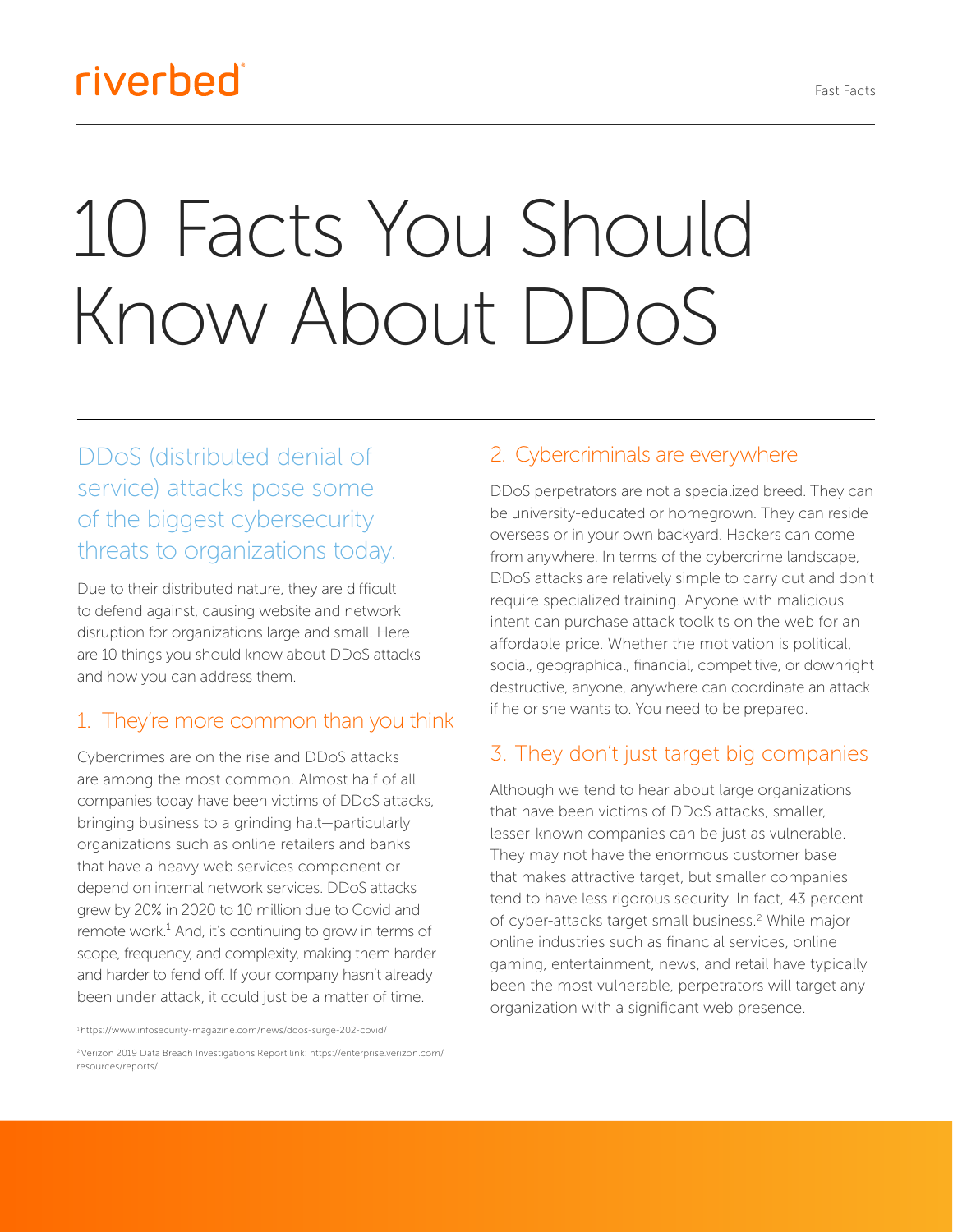#### 4. Lightening can strike twice

Just because you've been hit once does not mean you won't be hit again. Like homes that are broken into multiple times, vulnerable organizations are not immune from multiple DDoS attacks. The bigger the potential damage, the more likely companies are susceptible to multiple attacks.

#### 5. DDoS is not typically detected until it's too late

Because many companies fall short of deploying the correct DDoS tools, on average, DDoS attacks are not usually detected until 4.5 hours after they start. It takes another 4.9 hours before mitigation can begin. That means most companies under attack have already suffered irreparable damage, even before they realize it.

Because DDoS attacks can involve forging hundreds of thousands of IP sender addresses, it is not always easy to identify the location of attacking machines. To ward off attacks, you need a solution that can react within seconds, not minutes.

#### 6. Bottom line impact

DDoS attacks are not just a nuisance; they can cripple your bottom line. According to Juniper Research, the average cost of a data breach will exceed \$150 million by 2020. Attacks result in lost worker output, potential penalties for non-compliance, which can be costly, and revenue loss from customer defection. Sometimes attackers demand a ransom from site owners, which only adds to financial losses.

### 7. DDoS acts as "Smokescreen"

Most DDoS attacks do not attempt to breach a company's network, but rather overwhelm it with traffic so it comes to a halt. Increasingly, these attacks are used as "smokescreens" to distract from the real intent—data breaches—which is far more damaging than a website going down. DDoS attacks are extremely disruptive and distracting for the security operations teams, but more importantly, they allow other behavior such as reconnaissance and compromise attempts to fly under the radar. By launching a significant DDoS attack, a hacker stands a much better chance of breaking into your systems or exfiltrating sensitive data undetected.

#### 8. Damage to customer trust

DDoS attacks do not only hurt brands financially, they damage your reputation and even more importantly, undermine customer trust. Customers realize that if you can't keep their personal data safe from hackers, they'll have to turn to someone who can. It takes less than a second to lose a customer, and bad press is viral. These days, a DDoS attack is more than just a public embarrassment—it can permanently damage your reputation and your customer relationships.

#### 9. DDoS attack are always evolving

As organized attacks become more sophisticated and effective, companies need to become more savvy about how to protect themselves and their assets. Organizations are more vulnerable than they may realize with multiple entry points that are their achilles heels. Unsecure Internet of Things (IoT) devices—heating and cooling systems, printers, thermostats, video-conferencing, even vending machines—are some of the most vulnerable assets. Companies need to stay one-step ahead of cybercriminals as they continue to get smarter and more strategic.

#### 10. You don't have to be defenseless

Organizations with significant web presences cannot sustain DDoS attacks without repercussions to their brand and bottom line. You need to determine the risk of a potential attack and identify what you need to protect. Ideally, you need a solution that will allow you to detect anomalies in network patterns in real time and alert on unusually high levels of incoming connections from one or more sources. To be secure, you need to provision your system for a one-terabit attack.